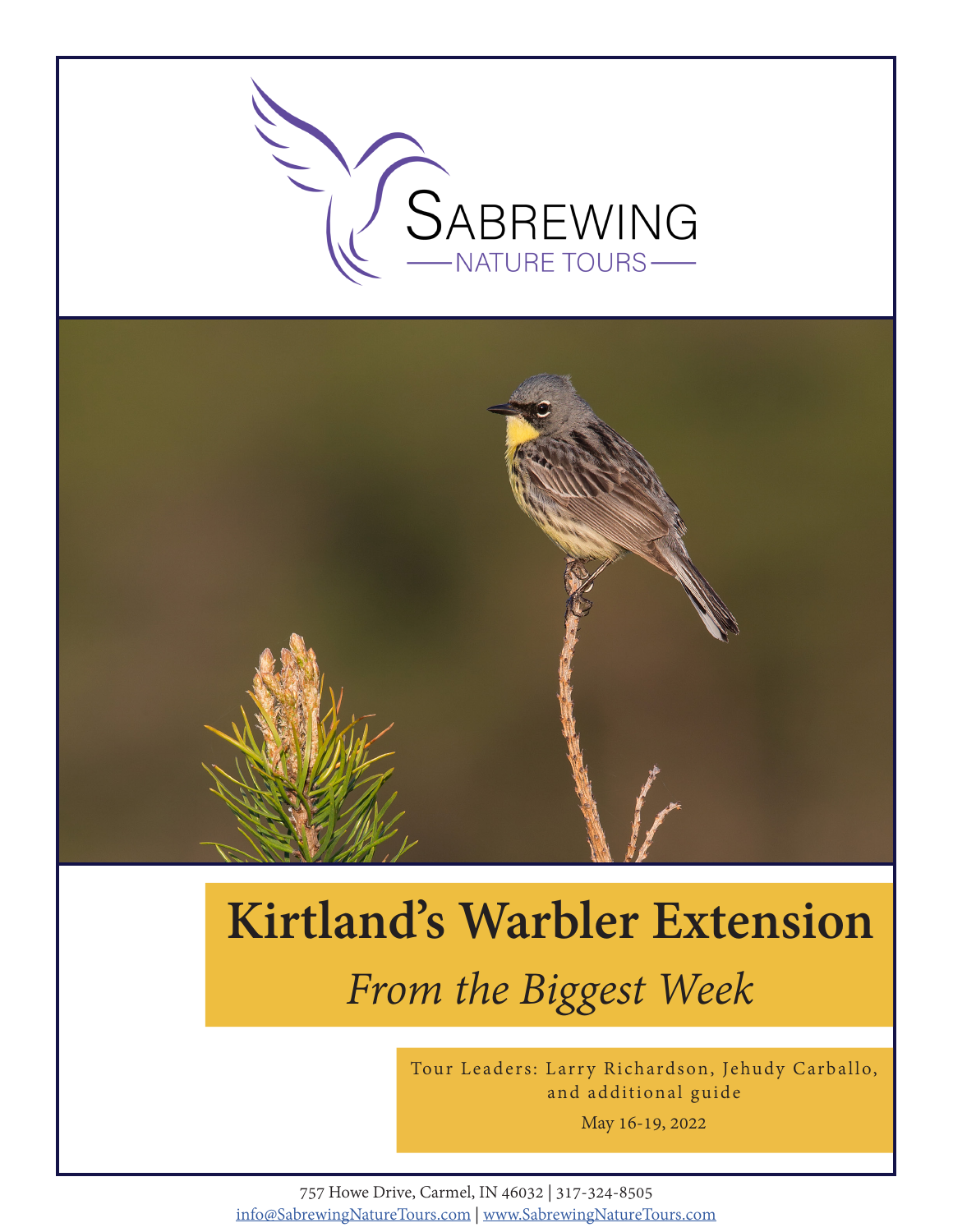Visiting the Kirtland's Warblers breeding grounds is an experience that every birder should have! Although this endangered species is difficult to find during its migration from the Bahamas to Michigan, it's quite common within its breeding range. This part of Michigan also offers other fantastic birding opportunities. Additional highlight species might include Upland Sandpiper, Alder Flycatcher, Red-breasted Nuthatch, Winter Wren, Golden-crowned and Ruby-crowned Kinglets, Nashville Warbler, Clay-colored and Lincoln's Sparrows, Dark-eyed Junco, Brewer's Blackbird, Pine Siskin, and Evening Grosbeak.

# **Itinerary Overview:**

May 16: Depart from Maumee Bay State Park – Birding at Pt. Mouillee – Birding in the Tawas City Area May 17: Kirtland's Warbler Expedition – Hartwick Pines State Park May 18: Tawas Point State Park – Huron National Forest May 19: Birding in the Tawas area – Return to Maumee Bay State Park

# **Detailed Itinerary:**

### **May 16: Depart from Maumee Bay State Park – Birding at Pt. Mouillee – Birding in the Tawas City Area**

Our group will depart from Maumee Bay State Park (MBSP) at 8am. Please arrive at least 30 minutes early so that we can get luggage loaded into the vans and be ready to go at 8. Our first stop will be at Pt Mouillee in southeast Michigan, about an hour from MBSP.

Mouillee is a vast complex of marshes, mudflat, open water, and thickets that attract species that are often hard to come by in other nearby locales. We'll focus on finding ducks, waterbirds, shorebirds, and rarities. While you'll encounter warblers and other passerines along the dikes, this stop will have a pretty heavy focus on scoping the open spaces that can hold up to 20 species of ducks, even in May! With just a little luck, we could find something really amazing like an ibis, Yellow-headed Blackbird, or better.

Once we are done at Mouillee we will continue our journey north to Mio, Michigan. If there is time, we'll make an attempt this afternoon to find a Kirtland's Warbler and could find many other highlights in this area including Upland Sandpiper, Alder Flycatcher, Red-breasted Nuthatch, Winter Wren, Golden-crowned and Ruby-crowned Kinglets, Golden-winged and Nashville Warbler, Clay-colored and Lincoln's Sparrows, Dark-eyed Junco, Brewer's Blackbird, Pine Siskin, and Evening Grosbeak.

Once we are finished birding for the day, we'll check into our hotel for the night and enjoy dinner at a local restaurant.

-Overnight: Tawas, MI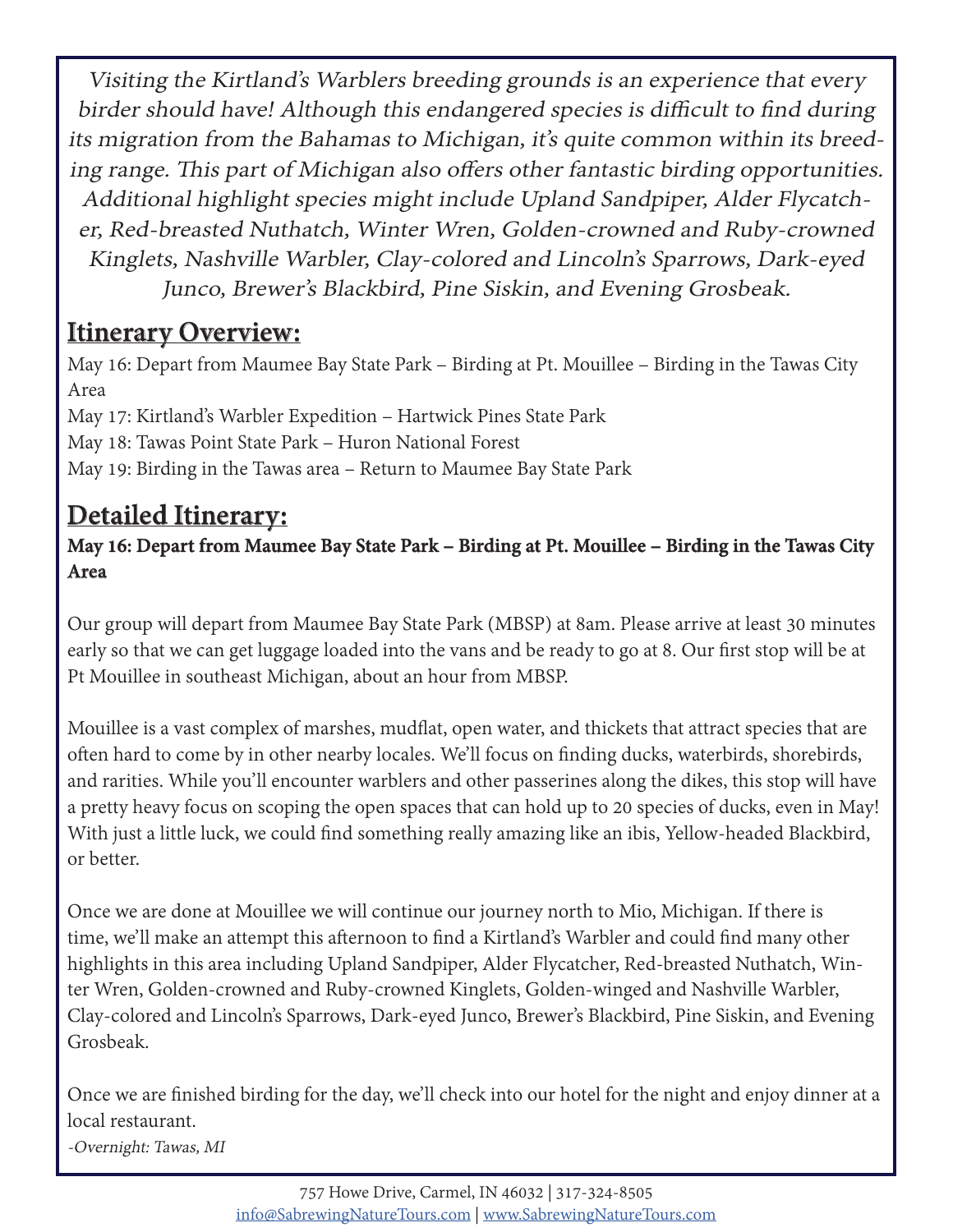#### **May 17: Kirtland's Warbler Expedition – Hartwick Pines State Park**

Our day will start with another Kirtland's Warbler search. Although Kirtland's Warblers are endangered, they are rather common when you visit the proper breeding grounds.

After our hunt for the Kirtland's, we'll visit a variety of other amazing birding locations in the area. Possible stops include Hartwick Pines State Park, Tawas Point State Park, Tuttle Marsh, and others. We'll continue to look for any of the highlights listed for yesterday afternoon as well as any migrants that are moving through. -Overnight: Tawas, MI



*Kirtland's Warbler habitat*

#### **May 18: Tawas Point State Park – Huron National Forest**

In the morning, we will bird at one of the best locations for migration in the Great Lakes region, Tawas Point State Park. As migration is rather unpredictable, we won't be looking for specific species but instead taking advantage of whatever birds are around. Many shorebirds, warblers, vireos, thrushes, and other migrants will be possible. In the afternoon, we will either continue birding along the shores of Lake Huron or check out some grasslands and woodlands within Huron National Forest.

-Overnight: Tawas, MI

### **May 19: Birding in the Tawas area – Return to Maumee Bay State Park**

This morning, we'll leave the hotel with our bags packed. We'll spend the morning searching for any special species that we might have missed the last two days. Our guides will decide on the best birding locations for the day based on what species have been seen throughout the trip. We will return to Maumee Bay State Park by 3pm to conclude our trip.



*Blackburnian Warbler*